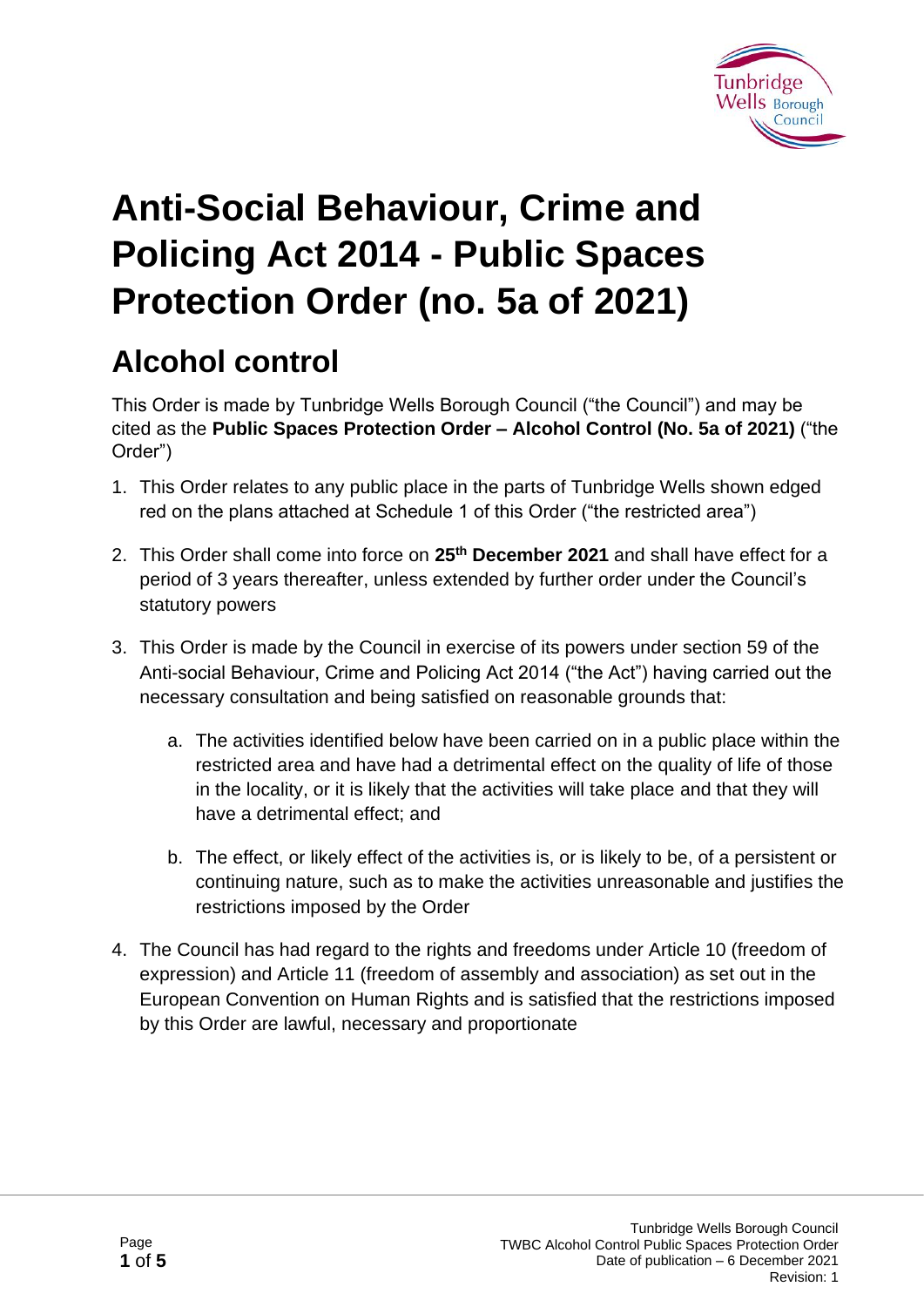# **The activities described below are hereby prohibited:**

## **Consuming alcohol**

- 5. No person shall consume alcohol in the restricted area
- 6. No person shall be in possession of an open container of alcohol in the restricted area
- 7. Where an authorised officer reasonably believes that any person has been or intends to consume alcohol in breach of this prohibition, the authorised officer may require that person not to consume alcohol in breach of this prohibition and to surrender anything reasonably believed to be alcohol or a container for alcohol
- 8. This prohibition does not apply to licensed premises and other premises listed in section 62 of the Act
- 9. A requirement imposed by an authorised officer to enforce this prohibition is not valid if the officer is asked to show evidence of his or her authorisation and fails to do so

#### **Offence of failing to comply with the Order**

- 10.It is an offence for a person without reasonable excuse to fail to comply with a requirement of this Order
- 11.When imposing a requirement under this Order, an authorised officer must inform the person subject to the requirement that failing to comply without reasonable excuse is an offence
- 12.Any person who commits an offence is liable on conviction in the Magistrates' Court to a fine not exceeding level 2 on the standard scale

### **Fixed penalty notices**

- 13.An authorised officer may issue a fixed penalty notice of up to £100 to anyone who he or she has reason to believe has committed an offence under the Act
- 14.If the fixed penalty notice is not paid the person to whom it is issued remains liable upon conviction to a fine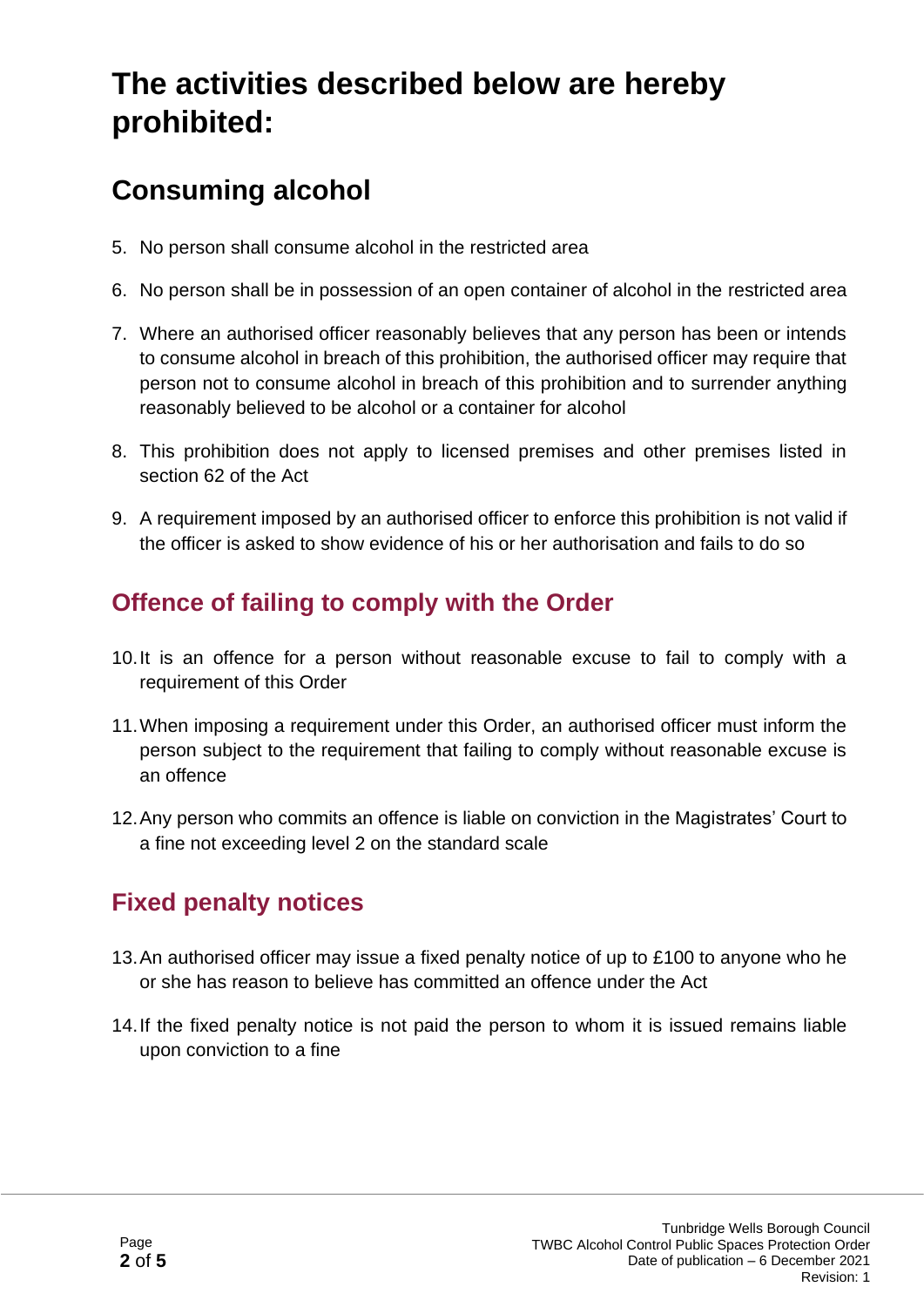#### **Right of appeal**

- 15.If any interested person wishes to question the validity of this Order they may do so by applying to the High Court on the grounds that the Council did not have power to make the Order or to include particular prohibitions or requirements imposed by the Order; or that a requirement under Chapter 2 of the Act was not complied with
- 16.An application to the High Court must be made within the period of 6 weeks beginning with the date on which the Order is made

#### **Definitions**

**"alcohol"** means spirits, wine, beer, cider or any other fermented, distilled or spirituous liquor, subject to the exemptions set out in s.191 of the Licensing Act 2003

**"authorised officer"** means a Police Constable, a designated Police Community Support Officer or an officer with delegated authority from the Council to enforce the Order

**"interested person"** means an individual who lives in the restricted area or who regularly works in or visits that area

**"public place"** means any place to which the public or any section of the public has access, on payment or otherwise, as of right or by virtue of express or implied permission

**"restricted area"** means any public place in the part of Tunbridge Wells shown edged red on the plan attached at Schedule 1 of this Order

**GIVEN under the Common Seal of Tunbridge Wells Borough Council on the 25th day of December 2021**

**The COMMON SEAL of Tunbridge Wells Borough Council**



**Was hereunto affixed in the presence of :-**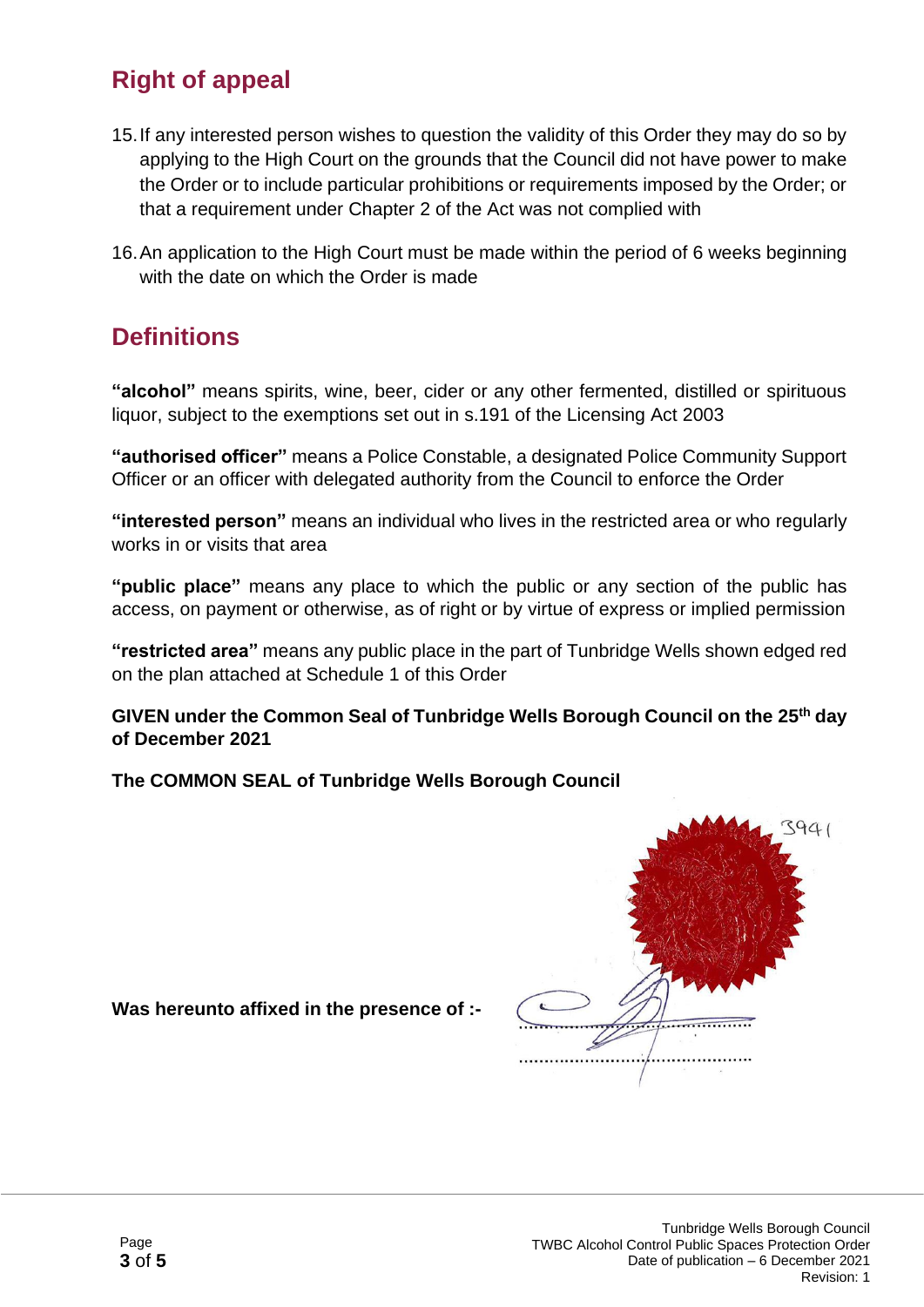### **Public Spaces Protection Order – Alcohol Control (no. 5a of 2021)**

#### **Schedule 1 - The Restricted Area**